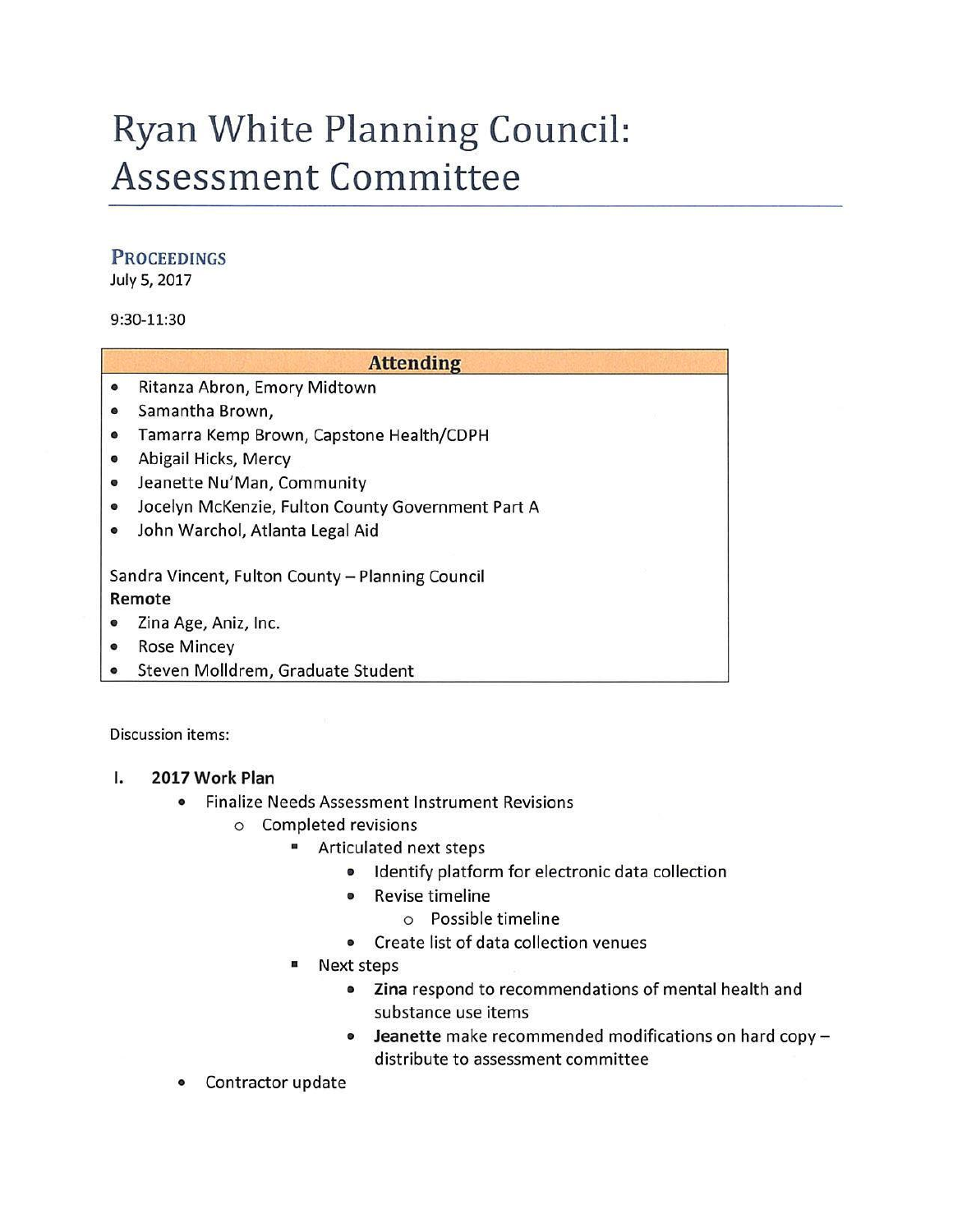- o Sandra will facilitate an email meeting with a recommended contractor and Jeanette and Steven
- Peer Navigation Program Assessment
	- o Generated possible evaluation questions
		- How are navigators being used?
		- How many consumers have been served over the last 24 months?
		- What services have been provided by peer navigators?
		- What change in percentage of individuals placed in medical care have been realized?
		- What change in percentage of individuals retained in care for 6 months; 12 months has been realized?
		- What are recommendations for improvement?
	- o It was recommended that we collaborate with quality improvement committee, currently developing standards for the program.
	- o Discussed methodology
		- Collect data from contracted providers
		- Check with Jeff regarding availability of data and recommended processes for collecting data
			- What data are available in CareWare?
			- What data will have to be obtained directly from contracted service providers?
	- o Discussed timeline
		- $\blacksquare$  August evaluation questions
		- September/October collect data
		- November review data, discern implications
		- December generate recommendations
			- Complete assessment by December 31, 2017

### **II. Schedule and Plan Next Meeting**

Wednesday, August 2, 2017 9:30-11:30 Atlanta Legal Aid

Agenda

- Review work plan
- Discuss potential contractor
	- o Revise needs assessment timeline
- Finalize plans for assessment of patient navigator program